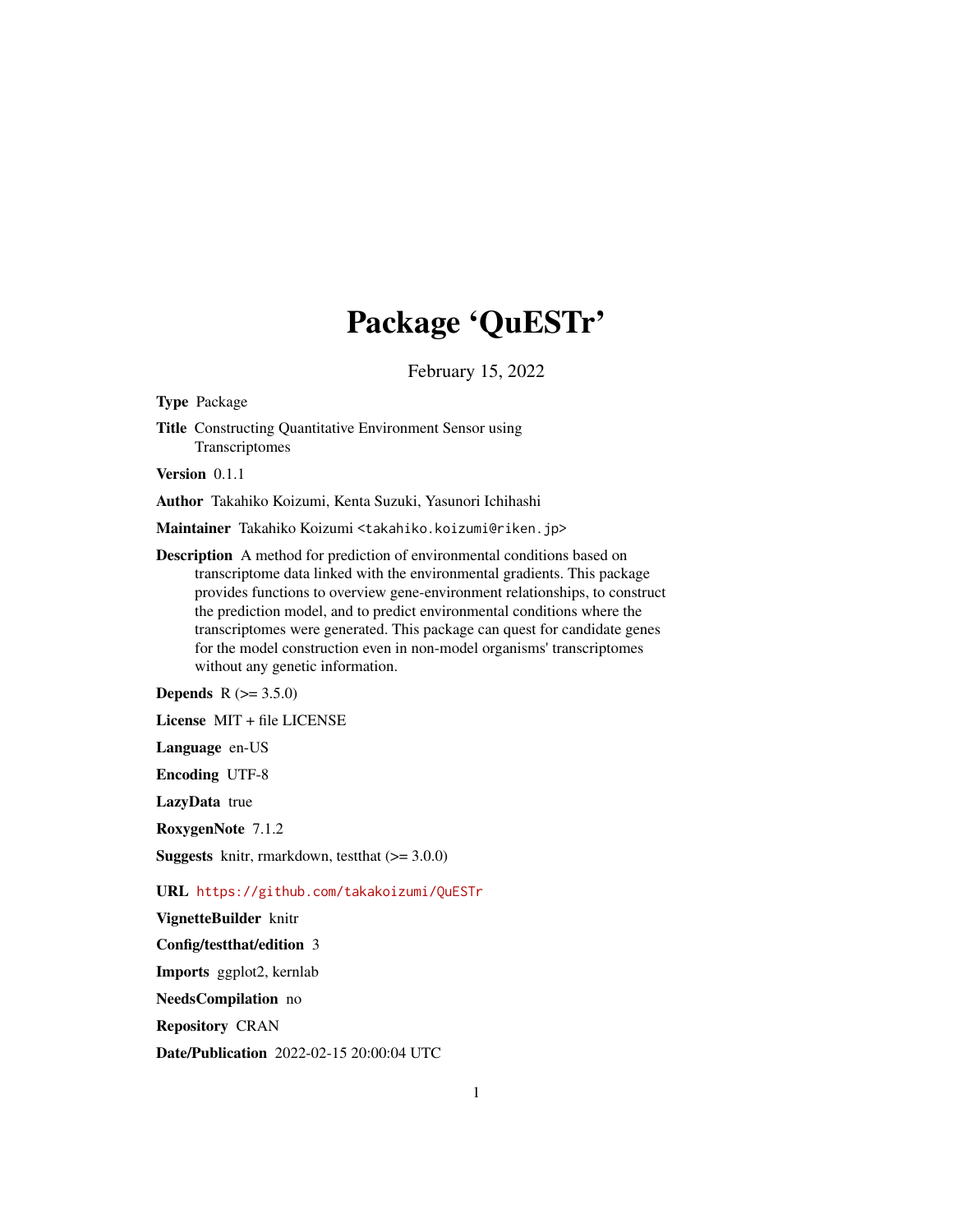### <span id="page-1-0"></span>R topics documented:

Pinus *Transcriptomes of Pinus roots under a Temperature Gradient*

#### Description

This dataset gives the TPM values of 200 selected genes obtained from 60 Pinus root samples (30 samples each for training and test data) under a temperature gradient, generated by RNA-seq.

#### Usage

Pinus

#### Details

A gene expression data matrix of 30 root samples of P. thunbergii under five temperature conditions (8, 13, 18, 23, 28 °C) with six biological replicates is in the first element of the list.

A gene expression data matrix of another 30 root samples of P. thunbergii under the same condition is in the second one.

Temperature conditions where 30 root samples in each data matrix were generated are in the third one.

Gene expressions are normalized in the TPM value.

#### Source

original (not published)

#### References

original (not published)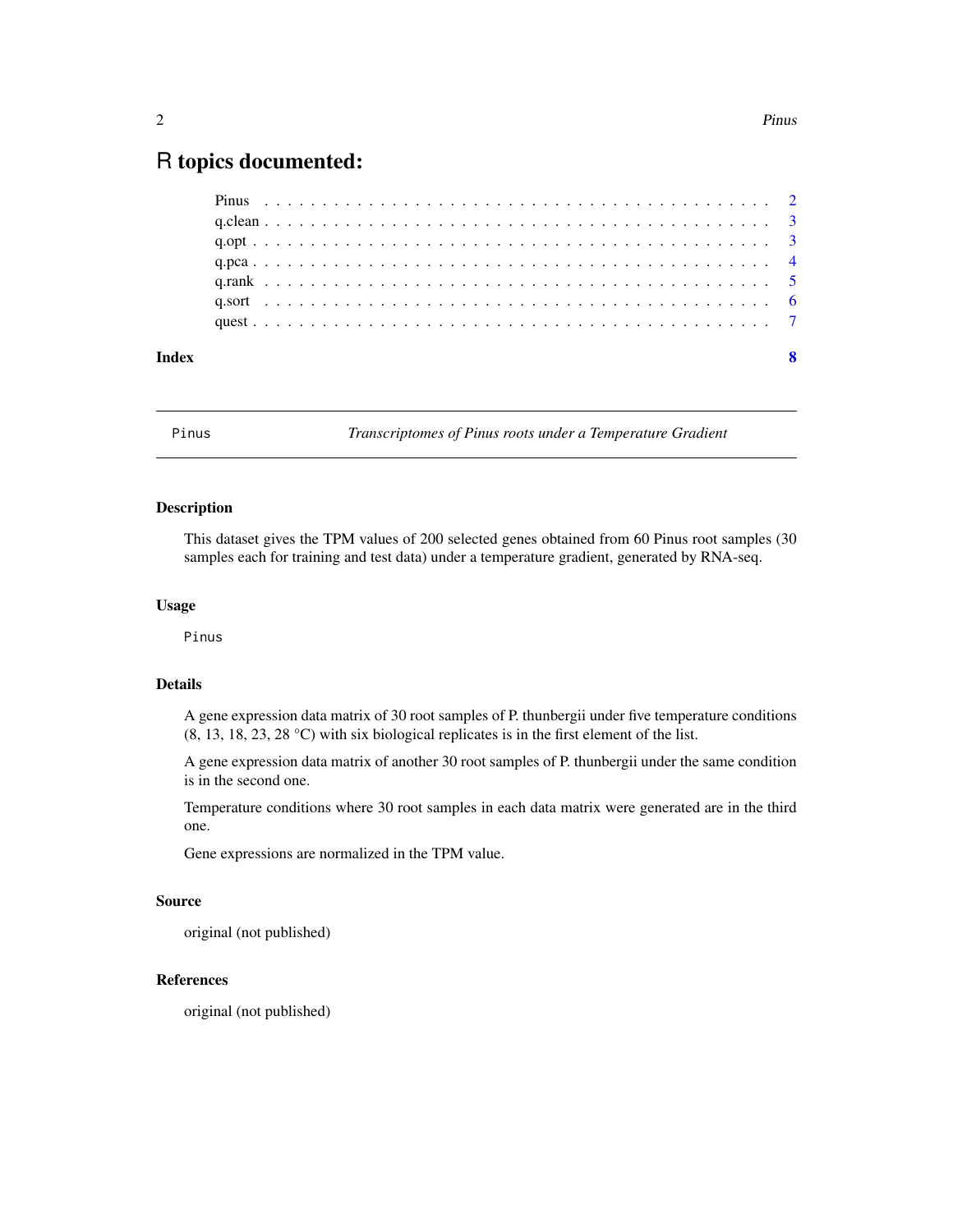<span id="page-2-0"></span>

#### Description

Clean data by eliminating genes with many missing values

#### Usage

q.clean(x, missing =  $0.1$ , lowest =  $10$ )

#### Arguments

|         | A data matrix (raw: samples, col: genes).                                      |
|---------|--------------------------------------------------------------------------------|
| missing | A ratio of missing values in each column allowed to be remained in the data.   |
| lowest  | The lowest value recognized in the data (e.g., TPM, FPKM, or raw read counts). |

#### Value

A data matrix (raw: samples, col: qualified genes)

#### Author(s)

Takahiko Koizumi

#### Examples

```
data(Pinus)
train.raw <- Pinus$train
ncol(train.raw)
train <- q.clean(train.raw)
ncol(train)
```
q.opt *Estimate the optimal number of genes to construct QuEST model*

#### Description

Estimate the optimal number of genes to construct QuEST model

#### Usage

q.opt(x, y, range =  $5:50$ , method = "linear", rep = 1)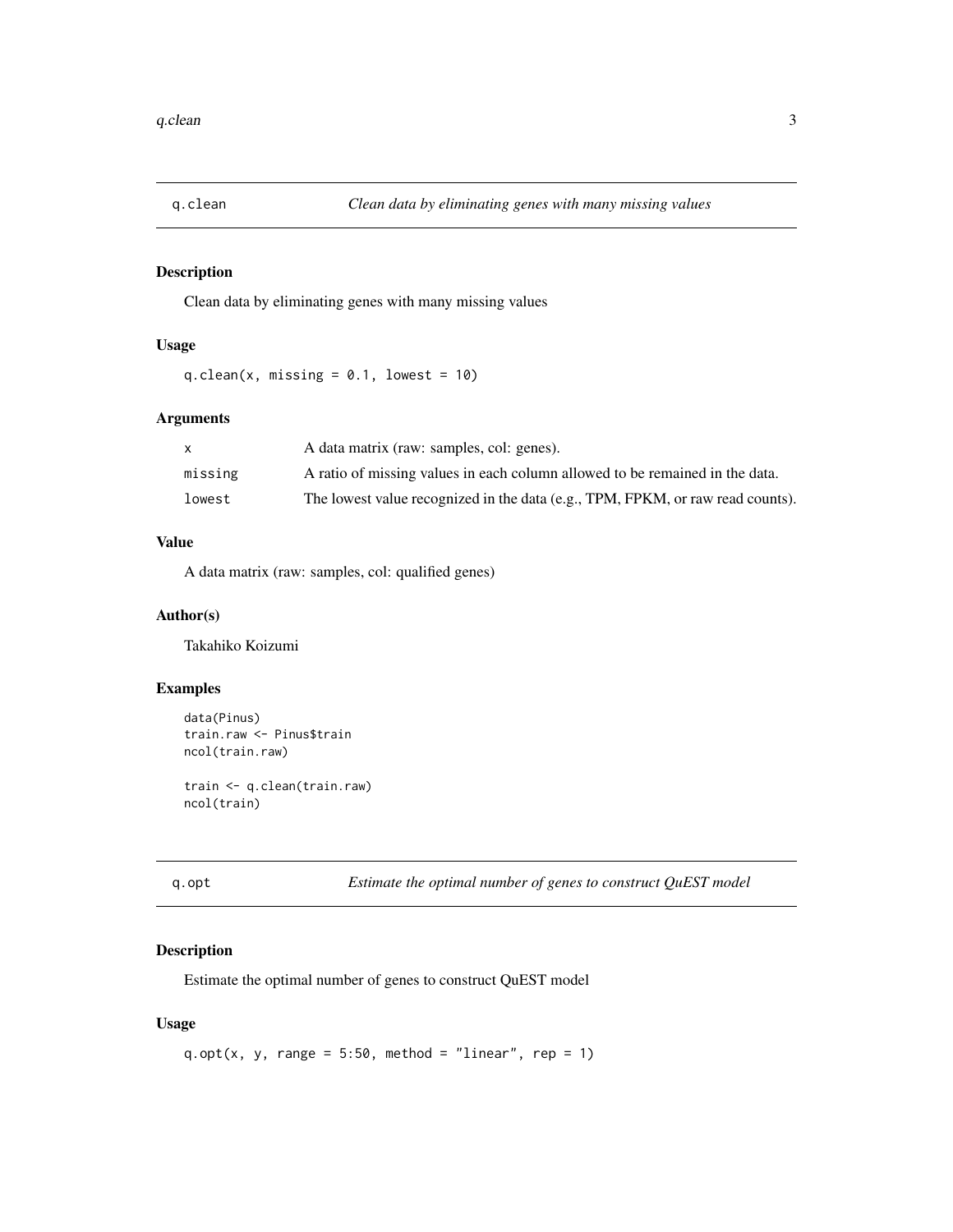#### <span id="page-3-0"></span>Arguments

| $\mathsf{x}$ | A data matrix (row: samples, col: genes).                                                                                                                       |
|--------------|-----------------------------------------------------------------------------------------------------------------------------------------------------------------|
| У            | A vector of an environment in which the samples were collected.                                                                                                 |
| range        | A sequence of numbers of genes to be tested for MAE calculation (default:<br>$5:50$ ).                                                                          |
| method       | A string to specify the method of regression for calculating R-squared values.<br>"linear" (default), "quadratic" or "cubic" regression model can be specified. |
| rep          | The number of replications for each case set by range (default: 1).                                                                                             |

#### Value

A sample-MAE curve

#### Author(s)

Takahiko Koizumi

#### Examples

```
data(Pinus)
train <- q.clean(Pinus$train)
target <- Pinus$target
q.opt(train[1:10, ], target[1:10], range = 5:15)
```
q.pca *Visualize gene expression similarity using principal coordinate analysis*

#### Description

Visualize gene expression similarity using principal coordinate analysis

#### Usage

```
q.pca(x, y, method = "linear", lower.thr = 0, n.gene = ncol(x), size = 1)
```
#### Arguments

| $\times$  | A data matrix (row: samples, col: genes).                                                                                                                       |
|-----------|-----------------------------------------------------------------------------------------------------------------------------------------------------------------|
| У         | A vector of an environment in which the samples were collected.                                                                                                 |
| method    | A string to specify the method of regression for calculating R-squared values.<br>"linear" (default), "quadratic" or "cubic" regression model can be specified. |
| lower.thr | The lower threshold of R-squared value to be indicated in a PCA plot (default:<br>(0).                                                                          |
| n.gene    | The number of candidate genes for QuEST model to be indicated in a PCA plot<br>(detault: ncol(x)).                                                              |
| size      | The size of symbols in a PCA plot (default: 1).                                                                                                                 |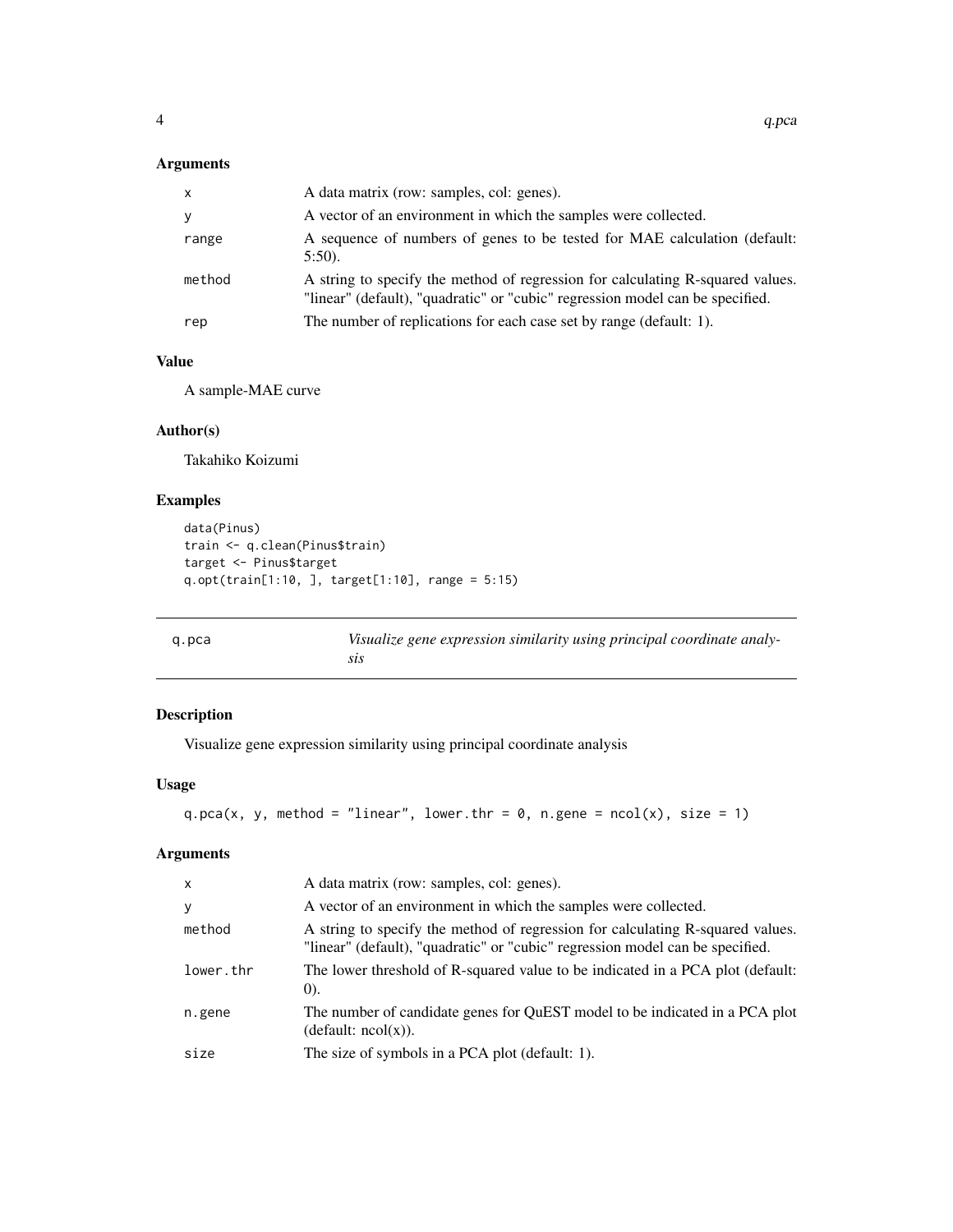<span id="page-4-0"></span> $q$ .rank 5

#### Value

A PCA plot

#### Author(s)

Takahiko Koizumi

#### Examples

```
data(Pinus)
train <- q.clean(Pinus$train)
target <- Pinus$target
q.pca(train, target)
```

|  | k |
|--|---|
|--|---|

k Visualize R-squared value distribution in gene-environment interac*tion*

#### Description

Visualize R-squared value distribution in gene-environment interaction

#### Usage

```
q.rank(
 x,
 y,
 method = "linear",
 lower.thr = 0,
 n.gene = ncol(x),upper.xmlim = ncol(x))
```
#### Arguments

| $\mathsf{x}$ | A data matrix (row: samples, col: genes).                                                                                                                       |
|--------------|-----------------------------------------------------------------------------------------------------------------------------------------------------------------|
| y            | A vector of an environment in which the samples were collected.                                                                                                 |
| method       | A string to specify the method of regression for calculating R-squared values.<br>"linear" (default), "quadratic" or "cubic" regression model can be specified. |
| lower.thr    | The lower threshold of R-squared value to be included in OuEST model (default:<br>(0).                                                                          |
| n.gene       | The number of genes to be included in QuEST model (default: $ncol(x)$ ).                                                                                        |
| upper.xlim   | The upper limitation of x axis (i.e., the number of genes) in the resulted figure<br>(default: ncol(x)).                                                        |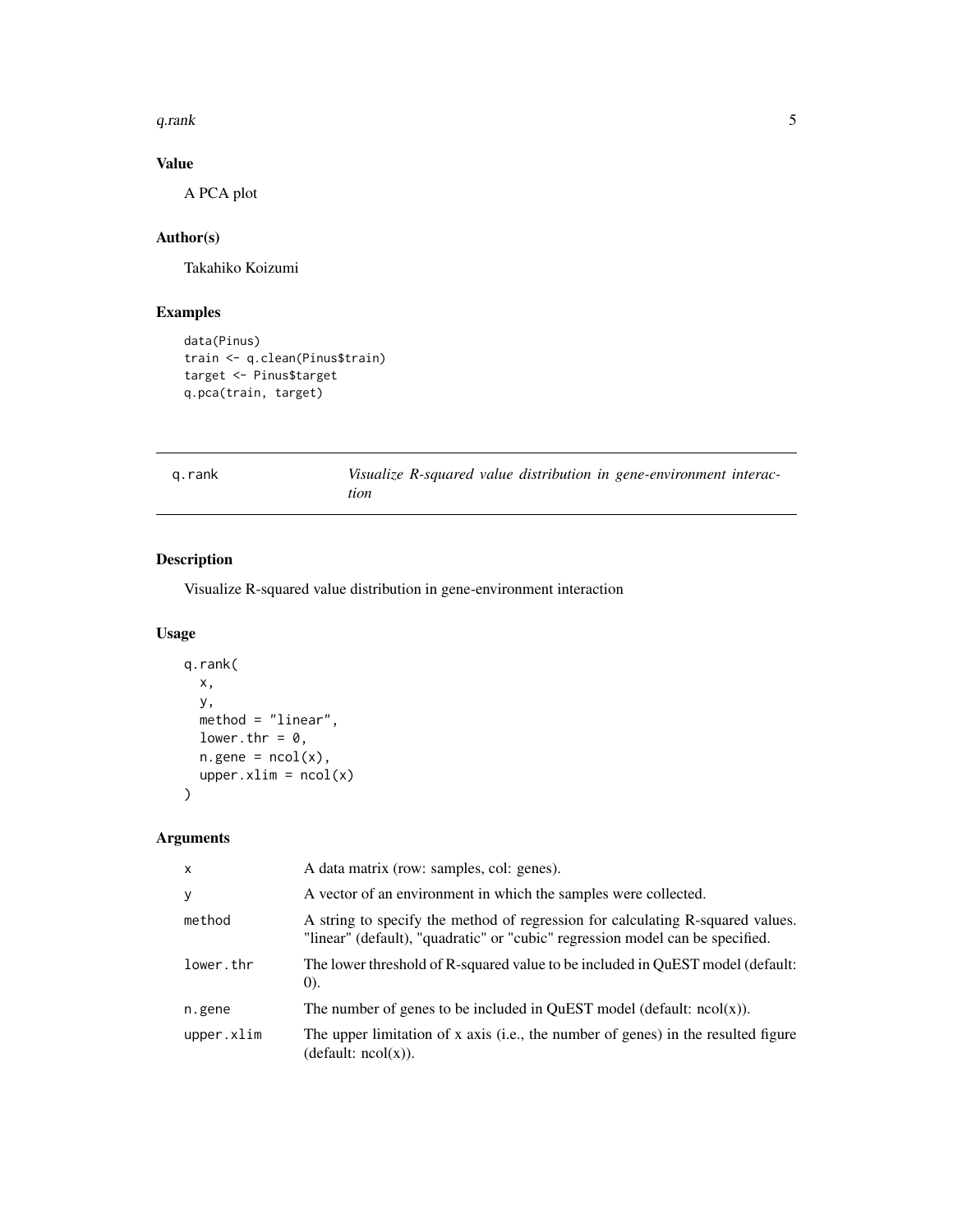#### <span id="page-5-0"></span>Value

A rank order plot

#### Author(s)

Takahiko Koizumi

#### Examples

```
data(Pinus)
train <- q.clean(Pinus$train)
target <- Pinus$target
train <- q.sort(train, target)
q.rank(train, target)
```

|  | r |
|--|---|
|  |   |

q.sort *Sort and truncate genes according to the strength of gene-environment interaction*

#### Description

Sort and truncate genes according to the strength of gene-environment interaction

#### Usage

```
q.sort(x, y, method = "linear", n.gene = ncol(x), trunc = 1)
```
#### Arguments

| X      | A data matrix (raw: samples, col: genes).                                                                                                                       |
|--------|-----------------------------------------------------------------------------------------------------------------------------------------------------------------|
| y      | A vector of an environment in which the samples were collected.                                                                                                 |
| method | A string to specify the method of regression for calculating R-squared values.<br>"linear" (default), "quadratic" or "cubic" regression model can be specified. |
| n.gene | The number of genes to be included in OuEST model (default: $ncol(x)$ ).                                                                                        |
| trunc  | a threshold to be truncated (default: 1).                                                                                                                       |

#### Value

A data matrix (raw: samples, col: sorted genes)

#### Author(s)

Takahiko Koizumi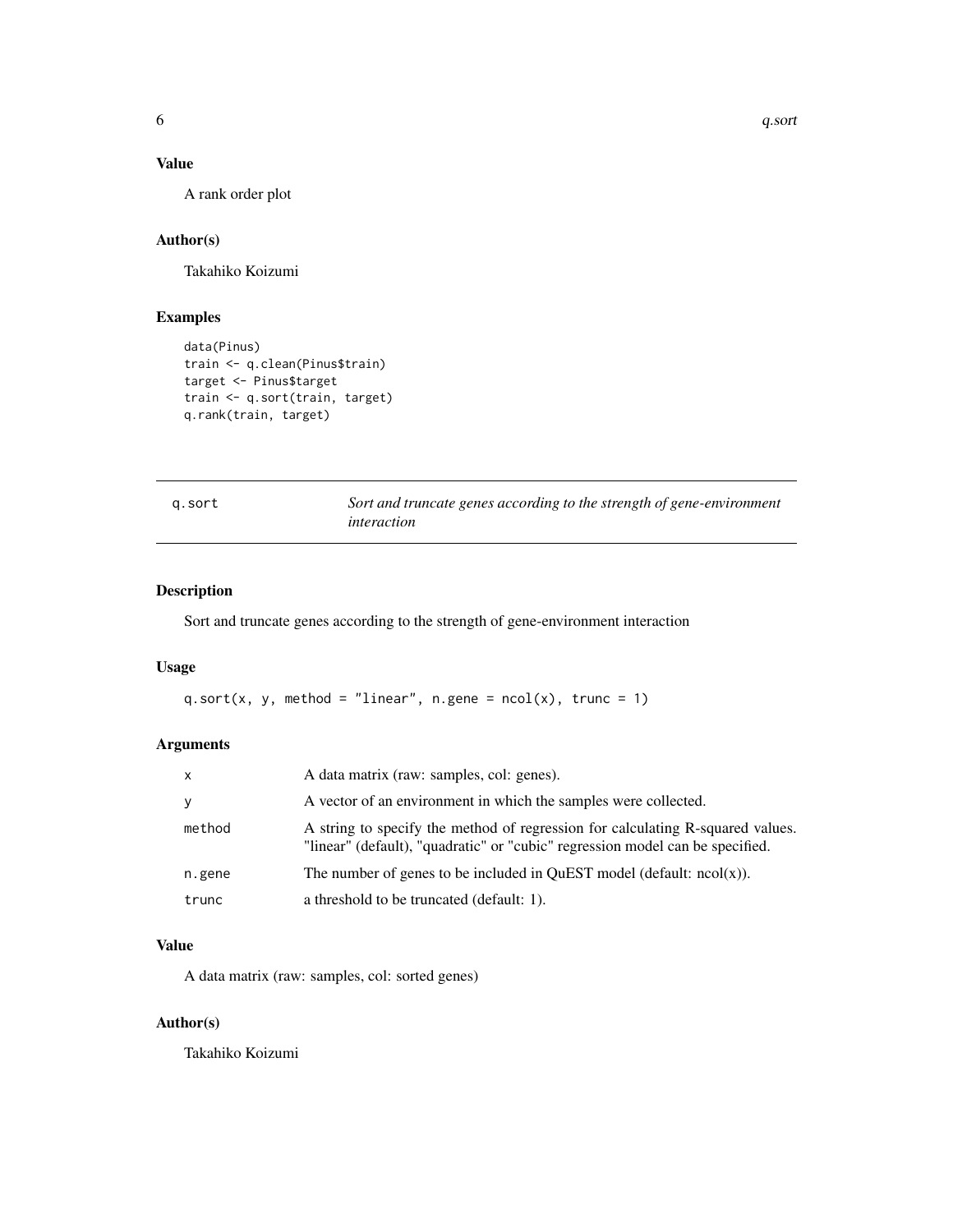#### <span id="page-6-0"></span> $\frac{q}{7}$

#### Examples

```
data(Pinus)
train <- q.clean(Pinus$train)
target <- Pinus$target
cor(target, train[, 1])
train <- q.sort(train, target, trunc = 0.5)
cor(target, train[, 1])
```
quest *Construct and apply the QuEST model with your own data*

#### Description

Construct and apply the QuEST model with your own data

#### Usage

quest(x, y, newx = x, method = "linear", lower.thr =  $0$ , n.gene =  $0$ )

#### Arguments

| $\mathsf{x}$ | A data matrix (row: samples, col: genes).                                                                                                                       |
|--------------|-----------------------------------------------------------------------------------------------------------------------------------------------------------------|
| У            | A vector of an environment in which the samples were collected.                                                                                                 |
| newx         | A data matrix (row: samples, col: genes).                                                                                                                       |
| method       | A string to specify the method of regression for calculating R-squared values.<br>"linear" (default), "quadratic" or "cubic" regression model can be specified. |
| lower.thr    | The lower threshold of R-squared value to be used in QuEST model (default:<br>(0).                                                                              |
| n.gene       | The number of candidate genes to be used in QuEST model (default: 30).                                                                                          |

#### Value

A vector of the environment in which the samples of newx were collected

#### Author(s)

Takahiko Koizumi

#### Examples

```
data(Pinus)
train <- q.clean(Pinus$train)
test <- Pinus$test
test <- test[, colnames(train)]
target <- Pinus$target
cor(target, quest(train, target, newx = test, method = "cubic"))
```